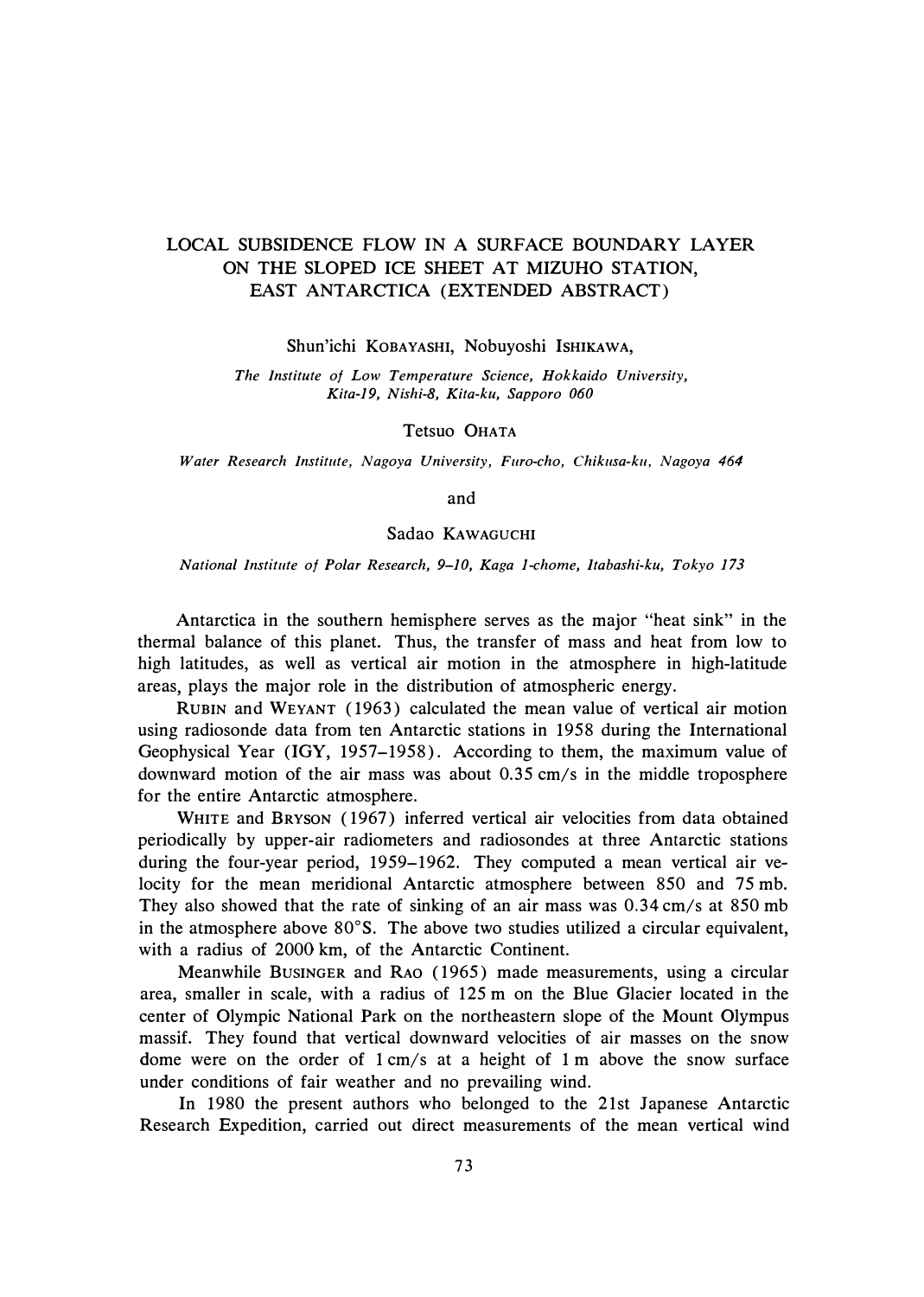

Fig. 1. Variations in vertical wind speed ( $W_{3m}$ ,  $W_{30m}$ , respectively, at the heights of 3 and 30 m) measured by two sonic anemothermometers.



Fig. 2. Profiles of both wind speed and air temperature obtained at a 30-m-high micrometeorological tower at Mizuho Station.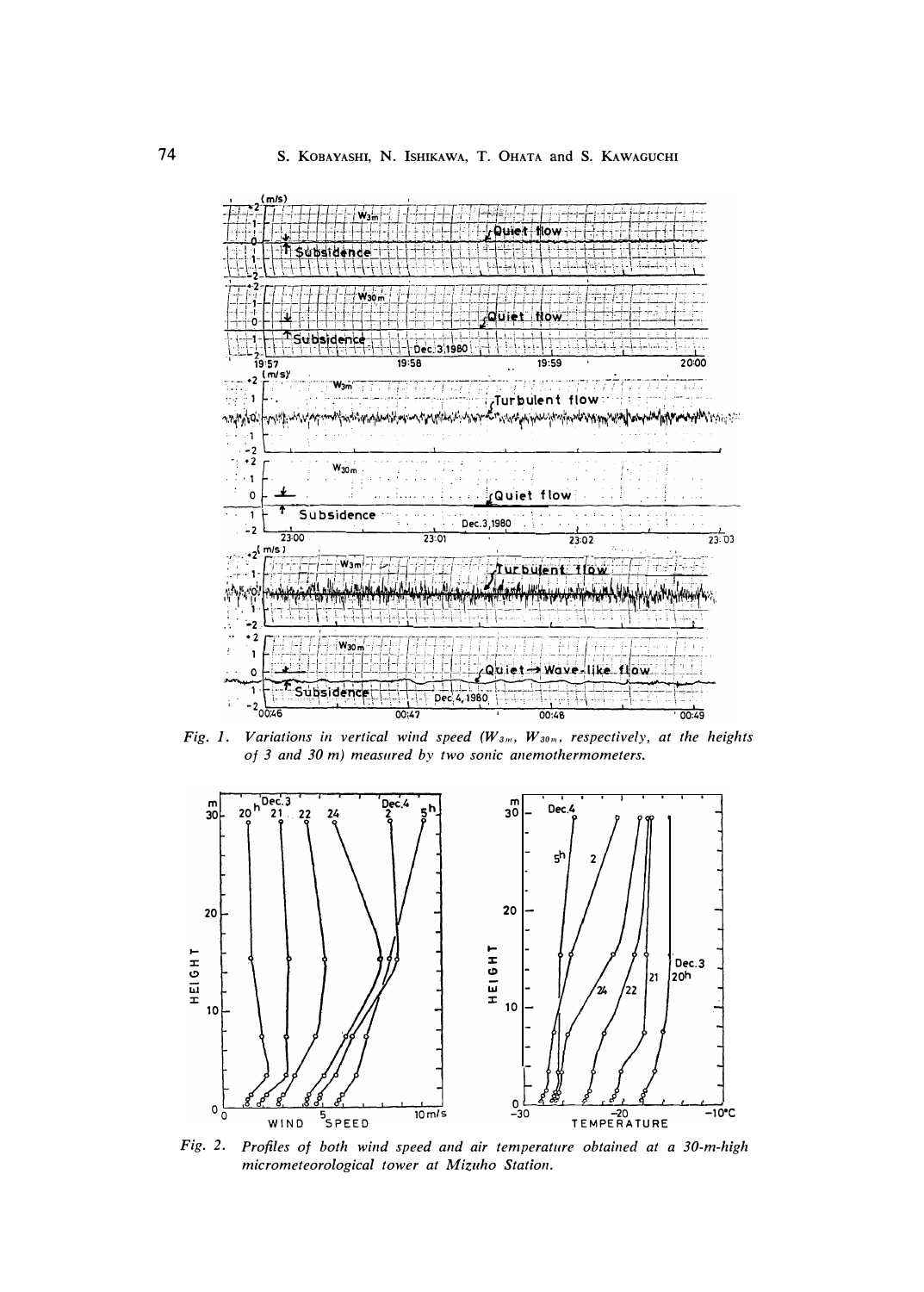component using two sonic anemothermometers, which they installed on a 30-mhigh observation tower at Mizuho Station (70°42'S, 44°20'E; 2230 m above sea level) (MAE et al., 1981). They mounted one each at heights of 3 and 30 m above the snow surface. Figure 1 shows the fluctuating vertical wind speed components obtained simultaneously at the two heights. The data at 3 m ( $W_{3m}$ ) show the transition from quiet flow accompanied by subsidence of  $10 \text{ cm/s}$  to turbulent flow resulting from the effect of surface friction. However, the data at 30 m ( $W_{30m}$ ) maintained quiet flow throughout the night, and subsidence flow was about  $50 \text{ cm/s}$ . Figure 2 gives examples of profiles of wind speed and air temperature obtained in the same period during the appearance of subsidence flow. Our results indicate that markedly high speeds of subsidence flow were measured compared with the speeds obtained by the investigators mentioned earlier. If a sonic anemothermometer is inclined by  $\theta$  degrees from the vertical, then the apparent mean vertical wind is not zero even if the real one is zero, *i.e.*  $\overline{w} = U \times \sin \theta$ , where *U* is the horizontal mean wind speed. Namely, the apparent mean vertical wind speed measured increases with increasing horizontal mean wind speed. In Fig. 3 the two upper lines show the speeds of subsidence flow to be linearly dependent on the horizontal mean wind speed for  $\theta = 5^{\circ}$  and 2<sup>°</sup>; the lowest lines shows the slope of the Mizuho Station area  $(a=3 \times 10^{-3})$ . The data of direct measurements of speed of mean subsidence flow obtained from November 28 to 29 and from December 3 to 4, 1980, show that the speed is not dependent on the horizontal mean wind speed, as shown in Fig. 3; therefore, it appears that the sonic anemothermometer was not inclined from the vertical.



*Fig. 3. Plots of subsidence fiow speed vs. horizontal wind speed at the height of 30 m. Two solid lines mean that, if the sonic anemothermometer inclines from the vertical, for example, by*  $\theta = 5^\circ$  *and*  $\theta = 2^\circ$ *, then mean vertical winds appear. One of the solid lines shows the relation between vertical wind speed and horizontal wind speed in the case in which the slope of the Mizuho Station area*  $(\alpha = 3 \times 10^{-3})$  *is taken into consideration.* 

These large values shown in Fig. 3 are capable of providing information about subsidence flow occurring on the local scale of 40 km if the thickness and speed of outflow in the horizontal are 500 m and 10 m/s, respectively. Namely, the mean subsidence velocity  $\overline{w}$  over the area of the circle with radius  $R$  (= 20 km) at the top of the outflow layer  $(H;$  thickness of 500 m) is given by

$$
w = \frac{Q}{\pi R^2} = \frac{2HU}{R} \ ,
$$

where  $Q = 2\pi R H U$ ) is the flow rate of air with horizontal velocity ( $U = 10$  m/s) that leaves from the circumference of the circle.